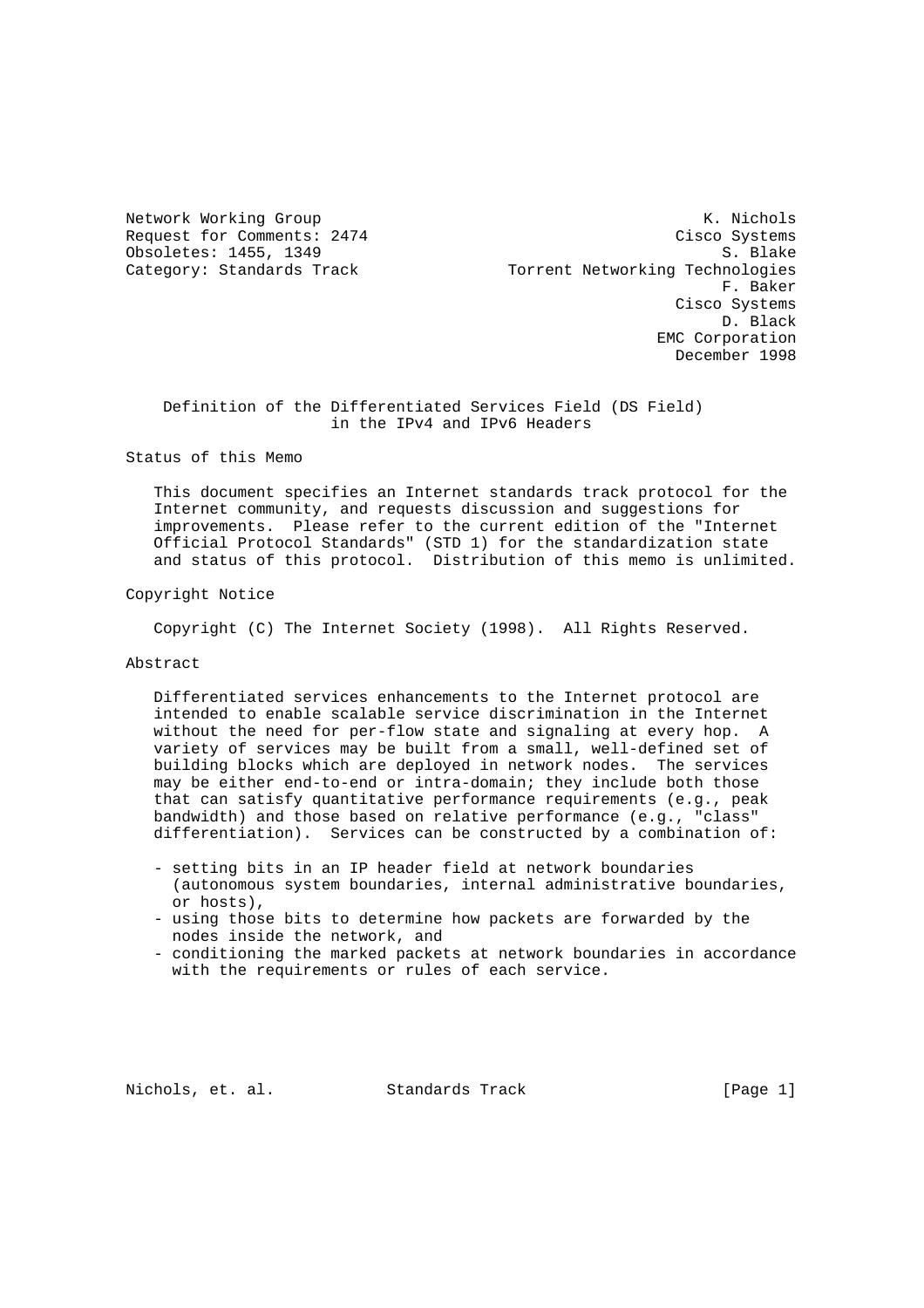The requirements or rules of each service must be set through administrative policy mechanisms which are outside the scope of this document. A differentiated services-compliant network node includes a classifier that selects packets based on the value of the DS field, along with buffer management and packet scheduling mechanisms capable of delivering the specific packet forwarding treatment indicated by the DS field value. Setting of the DS field and conditioning of the temporal behavior of marked packets need only be performed at network boundaries and may vary in complexity.

 This document defines the IP header field, called the DS (for differentiated services) field. In IPv4, it defines the layout of the TOS octet; in IPv6, the Traffic Class octet. In addition, a base set of packet forwarding treatments, or per-hop behaviors, is defined.

 For a more complete understanding of differentiated services, see also the differentiated services architecture [ARCH].

Table of Contents

| $1$ .                                                    |     |
|----------------------------------------------------------|-----|
| 2.1                                                      |     |
| $\overline{3}$ .                                         |     |
| 4. Historical Codepoint Definitions and PHB Requirements | 9   |
|                                                          | - 9 |
| 4.2 Once and Future IP Precedence Field Use  10          |     |
| 4.2.1 IP Precedence History and Evolution in Brief  10   |     |
| 4.2.2 Subsuming IP Precedence into Class Selector  11    |     |
| Codepoints                                               |     |
| 4.2.2.1 The Class Selector Codepoints  11                |     |
| 4.2.2.2 The Class Selector PHB Requirements  11          |     |
| 4.2.2.3 Using the Class Selector PHB Requirements  12    |     |
| for IP Precedence Compatibility                          |     |
| 4.2.2.4 Example Mechanisms for Implementing Class  12    |     |
| Selector Compliant PHB Groups                            |     |
|                                                          |     |
| 5. Per-Hop Behavior Standardization Guidelines  13       |     |
| რ —                                                      |     |
|                                                          |     |
| 7.1 Theft and Denial of Service  15                      |     |
| 7.2 IPsec and Tunneling Interactions  16                 |     |
| 8 <sub>1</sub>                                           |     |
| 9                                                        |     |
|                                                          |     |
|                                                          |     |

Nichols, et. al. Standards Track [Page 2]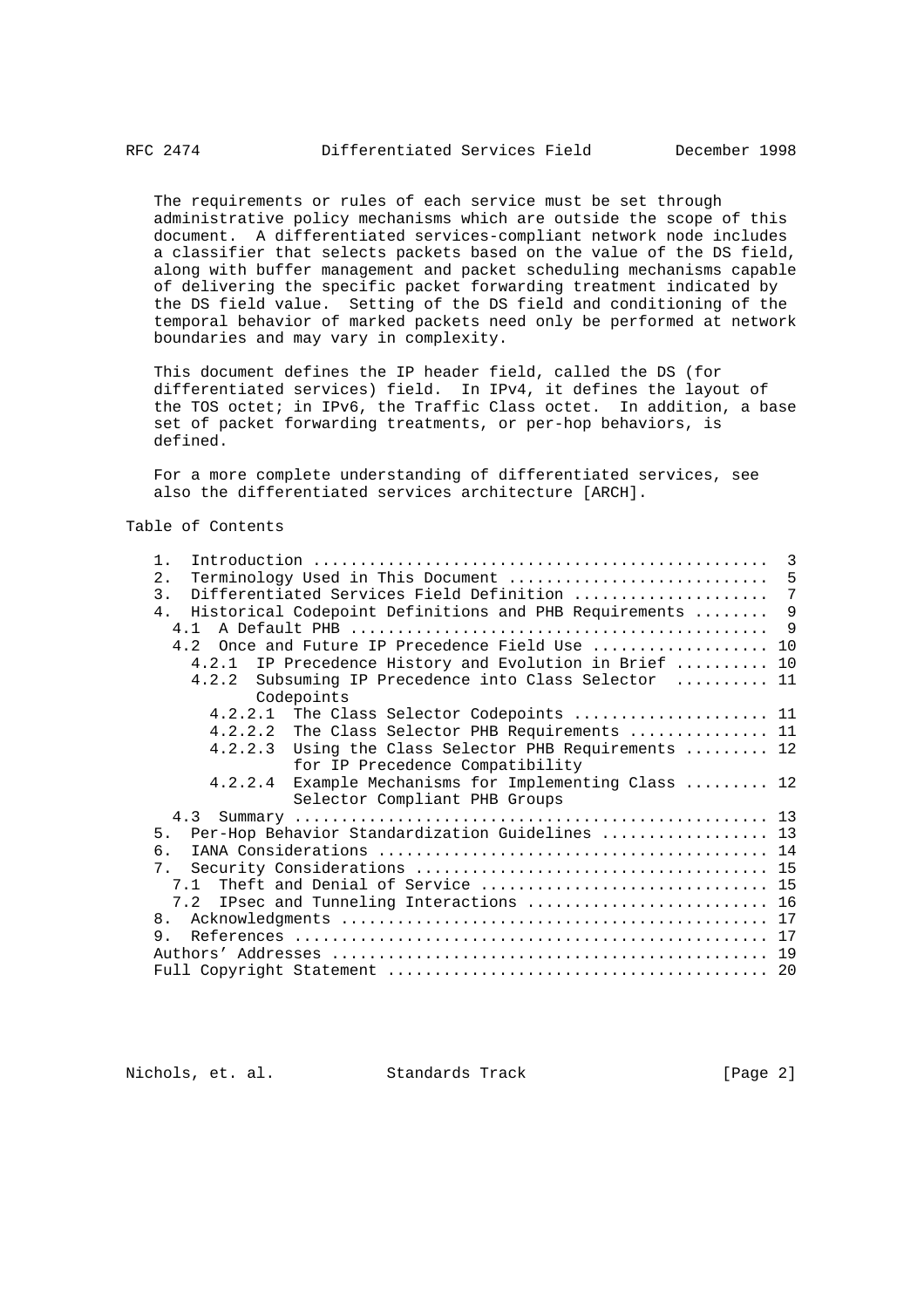## 1. Introduction

 Differentiated services are intended to provide a framework and building blocks to enable deployment of scalable service discrimination in the Internet. The differentiated services approach aims to speed deployment by separating the architecture into two major components, one of which is fairly well-understood and the other of which is just beginning to be understood. In this, we are guided by the original design of the Internet where the decision was made to separate the forwarding and routing components. Packet forwarding is the relatively simple task that needs to be performed on a per-packet basis as quickly as possible. Forwarding uses the packet header to find an entry in a routing table that determines the packet's output interface. Routing sets the entries in that table and may need to reflect a range of transit and other policies as well as to keep track of route failures. Routing tables are maintained as a background process to the forwarding task. Further, routing is the more complex task and it has continued to evolve over the past 20 years.

 Analogously, the differentiated services architecture contains two main components. One is the fairly well-understood behavior in the forwarding path and the other is the more complex and still emerging background policy and allocation component that configures parameters used in the forwarding path. The forwarding path behaviors include the differential treatment an individual packet receives, as implemented by queue service disciplines and/or queue management disciplines. These per-hop behaviors are useful and required in network nodes to deliver differentiated treatment of packets no matter how we construct end-to-end or intra-domain services. Our focus is on the general semantics of the behaviors rather than the specific mechanisms used to implement them since these behaviors will evolve less rapidly than the mechanisms.

 Per-hop behaviors and mechanisms to select them on a per-packet basis can be deployed in network nodes today and it is this aspect of the differentiated services architecture that is being addressed first. In addition, the forwarding path may require that some monitoring, policing, and shaping be done on the network traffic designated for "special" treatment in order to enforce requirements associated with the delivery of the special treatment. Mechanisms for this kind of traffic conditioning are also fairly well-understood. The wide deployment of such traffic conditioners is also important to enable the construction of services, though their actual use in constructing services may evolve over time.

Nichols, et. al. Standards Track [Page 3]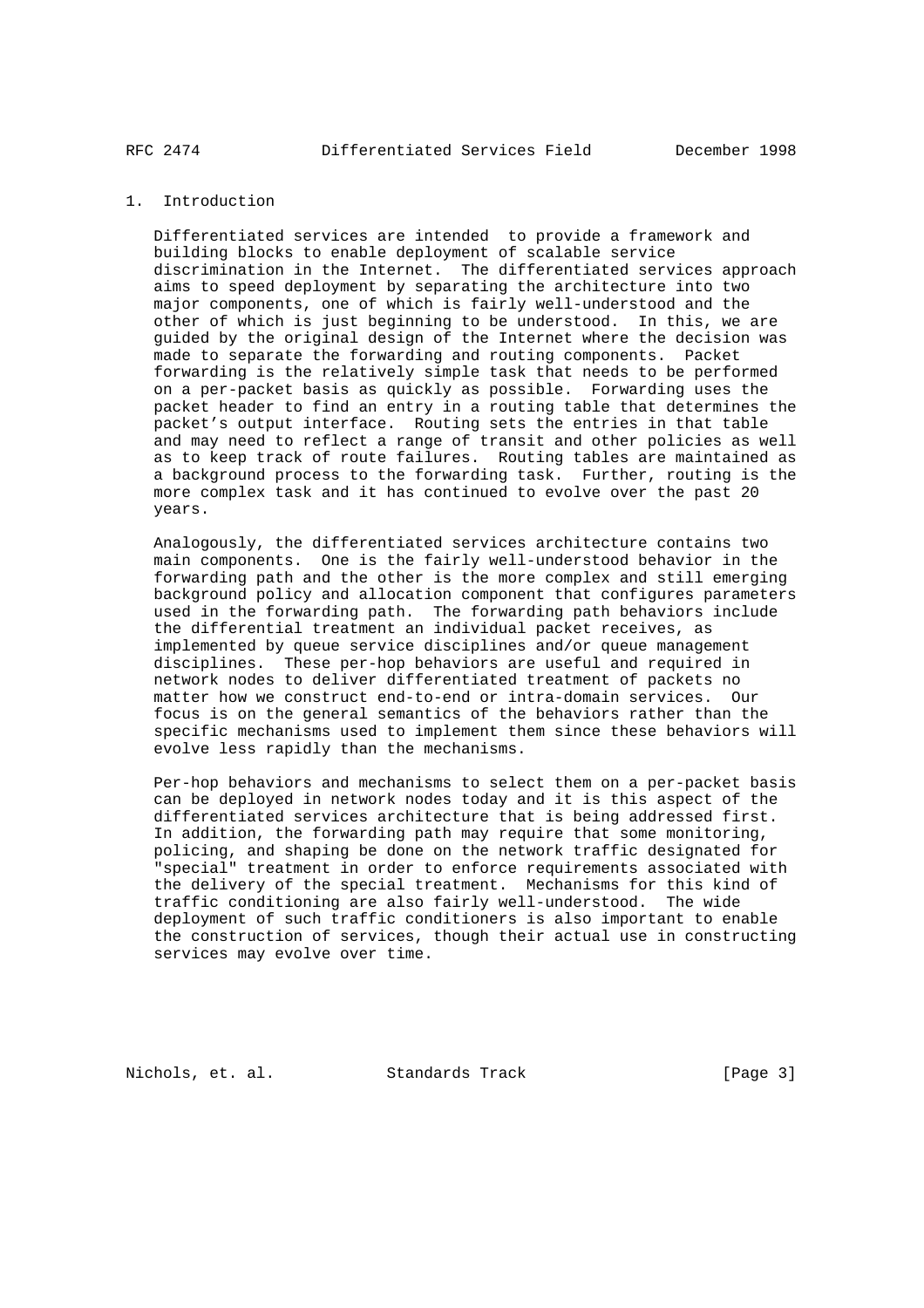The configuration of network elements with respect to which packets get special treatment and what kinds of rules are to be applied to the use of resources is much less well-understood. Nevertheless, it is possible to deploy useful differentiated services in networks by using simple policies and static configurations. As described in [ARCH], there are a number of ways to compose per-hop behaviors and traffic conditioners to create services. In the process, additional experience is gained that will guide more complex policies and allocations. The basic behaviors in the forwarding path can remain the same while this component of the architecture evolves. Experiences with the construction of such services will continue for some time, thus we avoid standardizing this construction as it is premature. Further, much of the details of service construction are covered by legal agreements between different business entities and we avoid this as it is very much outside the scope of the IETF.

 This document concentrates on the forwarding path component. In the packet forwarding path, differentiated services are realized by mapping the codepoint contained in a field in the IP packet header to a particular forwarding treatment, or per-hop behavior (PHB), at each network node along its path. The codepoints may be chosen from a set of mandatory values defined later in this document, from a set of recommended values to be defined in future documents, or may have purely local meaning. PHBs are expected to be implemented by employing a range of queue service and/or queue management disciplines on a network node's output interface queue: for example weighted round-robin (WRR) queue servicing or drop-preference queue management.

 Marking is performed by traffic conditioners at network boundaries, including the edges of the network (first-hop router or source host) and administrative boundaries. Traffic conditioners may include the primitives of marking, metering, policing and shaping (these mechanisms are described in [ARCH]). Services are realized by the use of particular packet classification and traffic conditioning mechanisms at boundaries coupled with the concatenation of per-hop behaviors along the transit path of the traffic. A goal of the differentiated services architecture is to specify these building blocks for future extensibility, both of the number and type of the building blocks and of the services built from them.

 Terminology used in this memo is defined in Sec. 2. The differentiated services field definition (DS field) is given in Sec. 3. In Sec. 4, we discuss the desire for partial backwards compatibility with current use of the IPv4 Precedence field. As a solution, we introduce Class Selector Codepoints and Class Selector

Nichols, et. al. Standards Track [Page 4]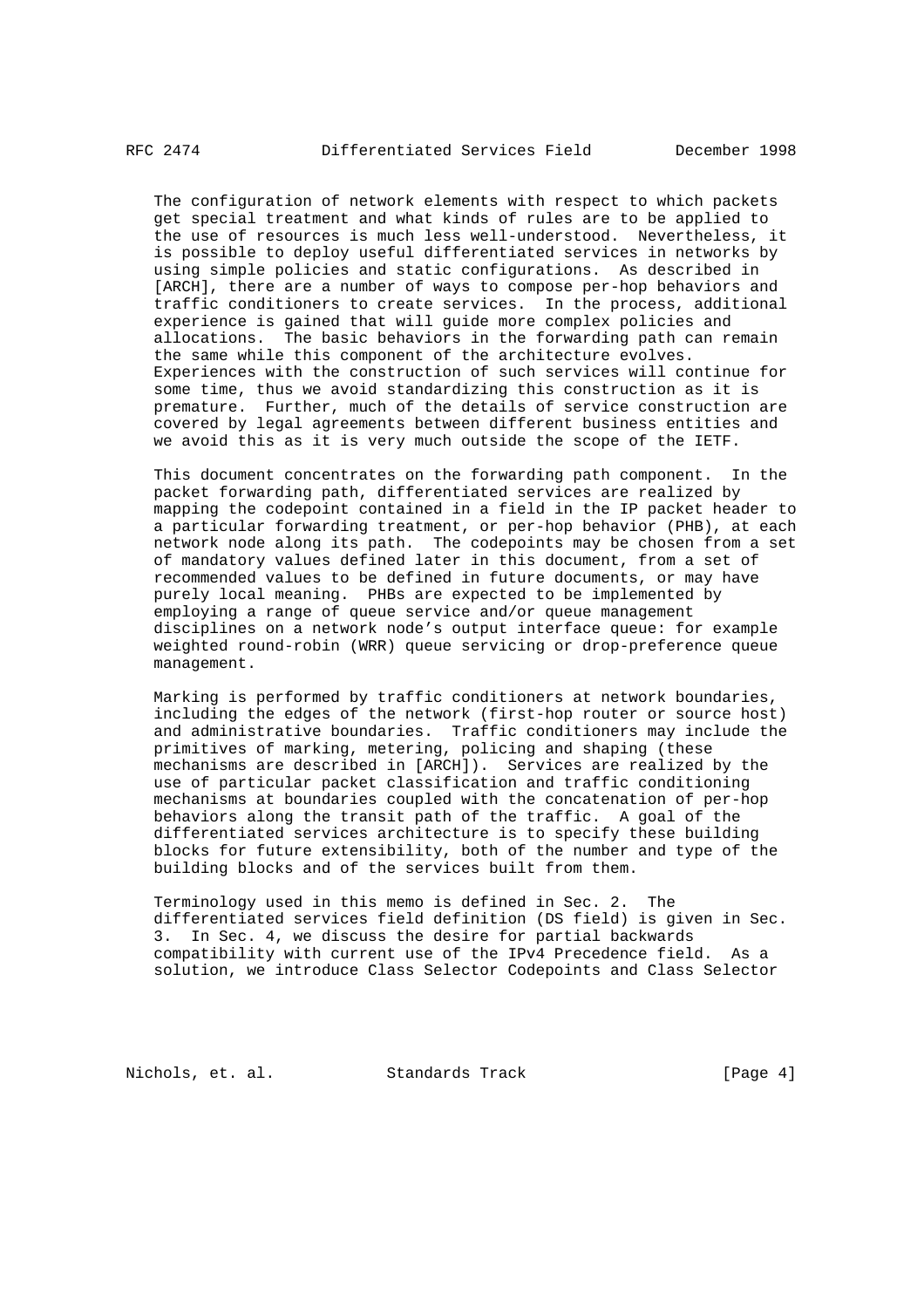Compliant PHBs. Sec. 5 presents guidelines for per-hop behavior standardization. Sec. 6 discusses guidelines for allocation of codepoints. Sec. 7 covers security considerations.

 This document is a concise description of the DS field and its uses. It is intended to be read along with the differentiated services architecture [ARCH].

 The key words "MUST", "MUST NOT", "REQUIRED", "SHALL", "SHALL NOT", "SHOULD", "SHOULD NOT", "RECOMMENDED", "MAY", and "OPTIONAL" in this document are to be interpreted as described in [RFC2119].

#### 2. Terminology Used in This Document

 Behavior Aggregate: a collection of packets with the same codepoint crossing a link in a particular direction. The terms "aggregate" and "behavior aggregate" are used interchangeably in this document.

 Classifier: an entity which selects packets based on the content of packet headers according to defined rules.

 Class Selector Codepoint: any of the eight codepoints in the range ' xxx000' (where 'x' may equal '0' or '1'). Class Selector Codepoints are discussed in Sec. 4.2.2.

 Class Selector Compliant PHB: a per-hop behavior satisfying the Class Selector PHB Requirements specified in Sec. 4.2.2.2.

 Codepoint: a specific value of the DSCP portion of the DS field. Recommended codepoints SHOULD map to specific, standardized PHBs. Multiple codepoints MAY map to the same PHB.

 Differentiated Services Boundary: the edge of a DS domain, where classifiers and traffic conditioners are likely to be deployed. A differentiated services boundary can be further sub-divided into ingress and egress nodes, where the ingress/egress nodes are the downstream/upstream nodes of a boundary link in a given traffic direction. A differentiated services boundary typically is found at the ingress to the first-hop differentiated services-compliant router (or network node) that a host's packets traverse, or at the egress of the last-hop differentiated services-compliant router or network node that packets traverse before arriving at a host. This is sometimes referred to as the boundary at a leaf router. A differentiated services boundary may be co-located with a host, subject to local policy. Also DS boundary.

 Differentiated Services-Compliant: in compliance with the requirements specified in this document. Also DS-compliant.

Nichols, et. al. Standards Track [Page 5]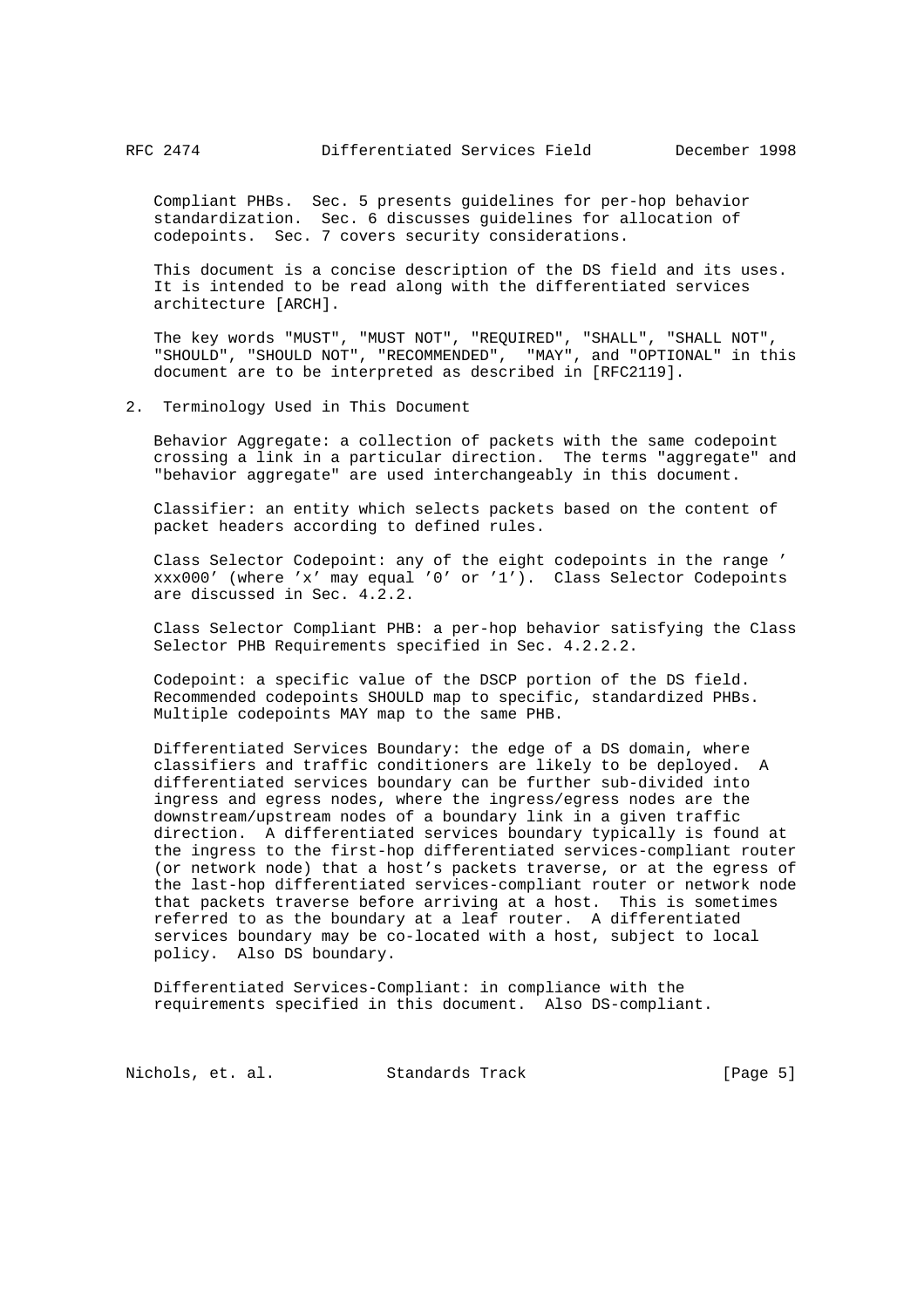Differentiated Services Domain: a contiguous portion of the Internet over which a consistent set of differentiated services policies are administered in a coordinated fashion. A differentiated services domain can represent different administrative domains or autonomous systems, different trust regions, different network technologies (e.g., cell/frame), hosts and routers, etc. Also DS domain.

 Differentiated Services Field: the IPv4 header TOS octet or the IPv6 Traffic Class octet when interpreted in conformance with the definition given in this document. Also DS field.

 Mechanism: The implementation of one or more per-hop behaviors according to a particular algorithm.

 Microflow: a single instance of an application-to-application flow of packets which is identified by source address, destination address, protocol id, and source port, destination port (where applicable).

 Per-hop Behavior (PHB): a description of the externally observable forwarding treatment applied at a differentiated services-compliant node to a behavior aggregate. The description of a PHB SHOULD be sufficiently detailed to allow the construction of predictable services, as documented in [ARCH].

 Per-hop Behavior Group: a set of one or more PHBs that can only be meaningfully specified and implemented simultaneously, due to a common constraint applying to all PHBs in the set such as a queue servicing or queue management policy. Also PHB Group.

 Traffic Conditioning: control functions that can be applied to a behavior aggregate, application flow, or other operationally useful subset of traffic, e.g., routing updates. These MAY include metering, policing, shaping, and packet marking. Traffic conditioning is used to enforce agreements between domains and to condition traffic to receive a differentiated service within a domain by marking packets with the appropriate codepoint in the DS field and by monitoring and altering the temporal characteristics of the aggregate where necessary. See [ARCH].

 Traffic Conditioner: an entity that performs traffic conditioning functions and which MAY contain meters, policers, shapers, and markers. Traffic conditioners are typically deployed in DS boundary nodes (i.e., not in interior nodes of a DS domain).

 Service: a description of the overall treatment of (a subset of) a customer's traffic across a particular domain, across a set of interconnected DS domains, or end-to-end. Service descriptions are covered by administrative policy and services are constructed by

Nichols, et. al. Standards Track [Page 6]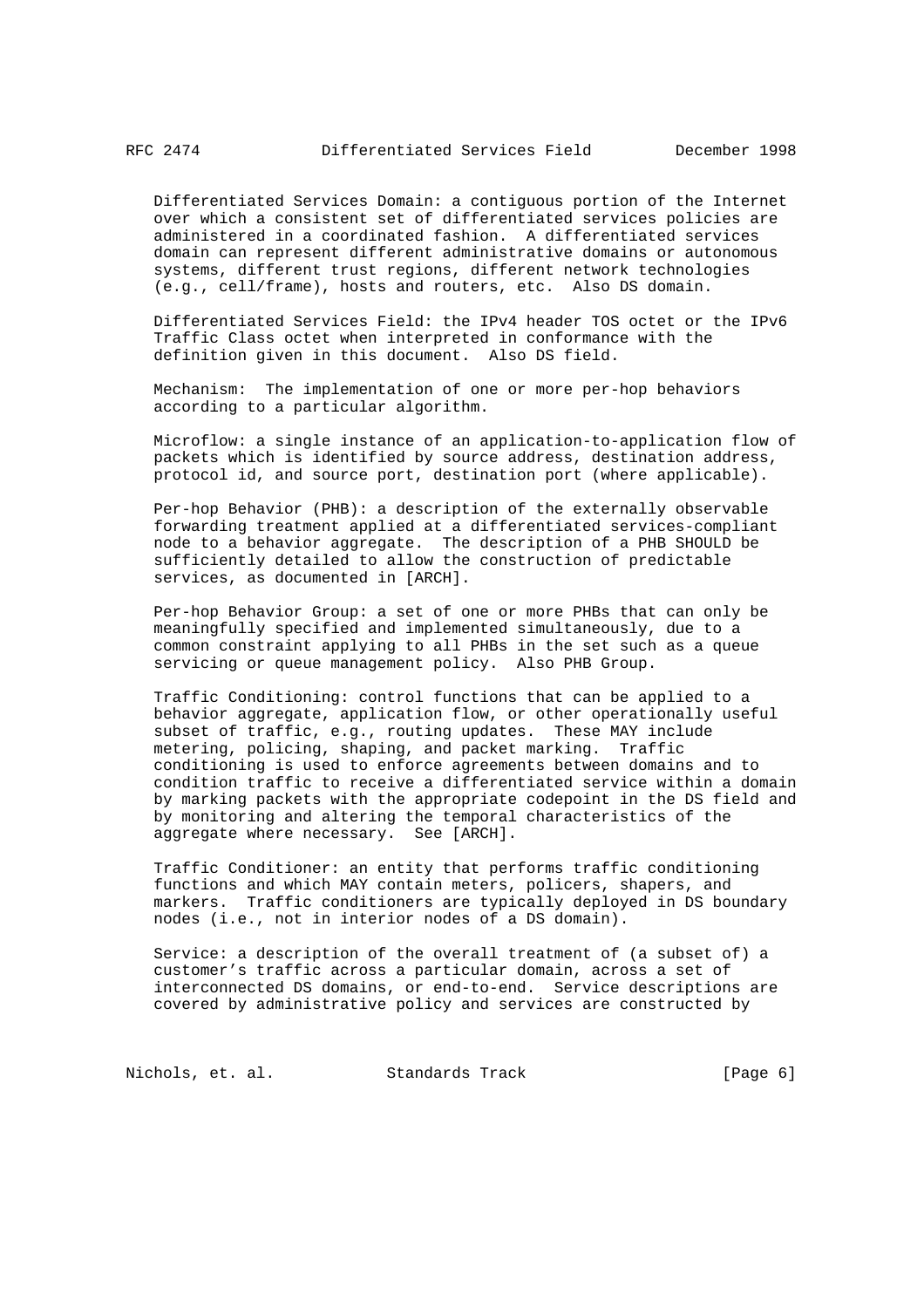applying traffic conditioning to create behavior aggregates which experience a known PHB at each node within the DS domain. Multiple services can be supported by a single per-hop behavior used in concert with a range of traffic conditioners.

 To summarize, classifiers and traffic conditioners are used to select which packets are to be added to behavior aggregates. Aggregates receive differentiated treatment in a DS domain and traffic conditioners MAY alter the temporal characteristics of the aggregate to conform to some requirements. A packet's DS field is used to designate the packet's behavior aggregate and is subsequently used to determine which forwarding treatment the packet receives. A behavior aggregate classifier which can select a PHB, for example a differential output queue servicing discipline, based on the codepoint in the DS field SHOULD be included in all network nodes in a DS domain. The classifiers and traffic conditioners at DS boundaries are configured in accordance with some service specification, a matter of administrative policy outside the scope of this document.

Additional differentiated services definitions are given in [ARCH].

3. Differentiated Services Field Definition

 A replacement header field, called the DS field, is defined, which is intended to supersede the existing definitions of the IPv4 TOS octet [RFC791] and the IPv6 Traffic Class octet [IPv6].

 Six bits of the DS field are used as a codepoint (DSCP) to select the PHB a packet experiences at each node. A two-bit currently unused (CU) field is reserved and its definition and interpretation are outside the scope of this document. The value of the CU bits are ignored by differentiated services-compliant nodes when determining the per-hop behavior to apply to a received packet.

The DS field structure is presented below:

 0 1 2 3 4 5 6 7 +---+---+---+---+---+---+---+---+ | DSCP | CU | +---+---+---+---+---+---+---+---+

> DSCP: differentiated services codepoint CU: currently unused

Nichols, et. al. Standards Track [Page 7]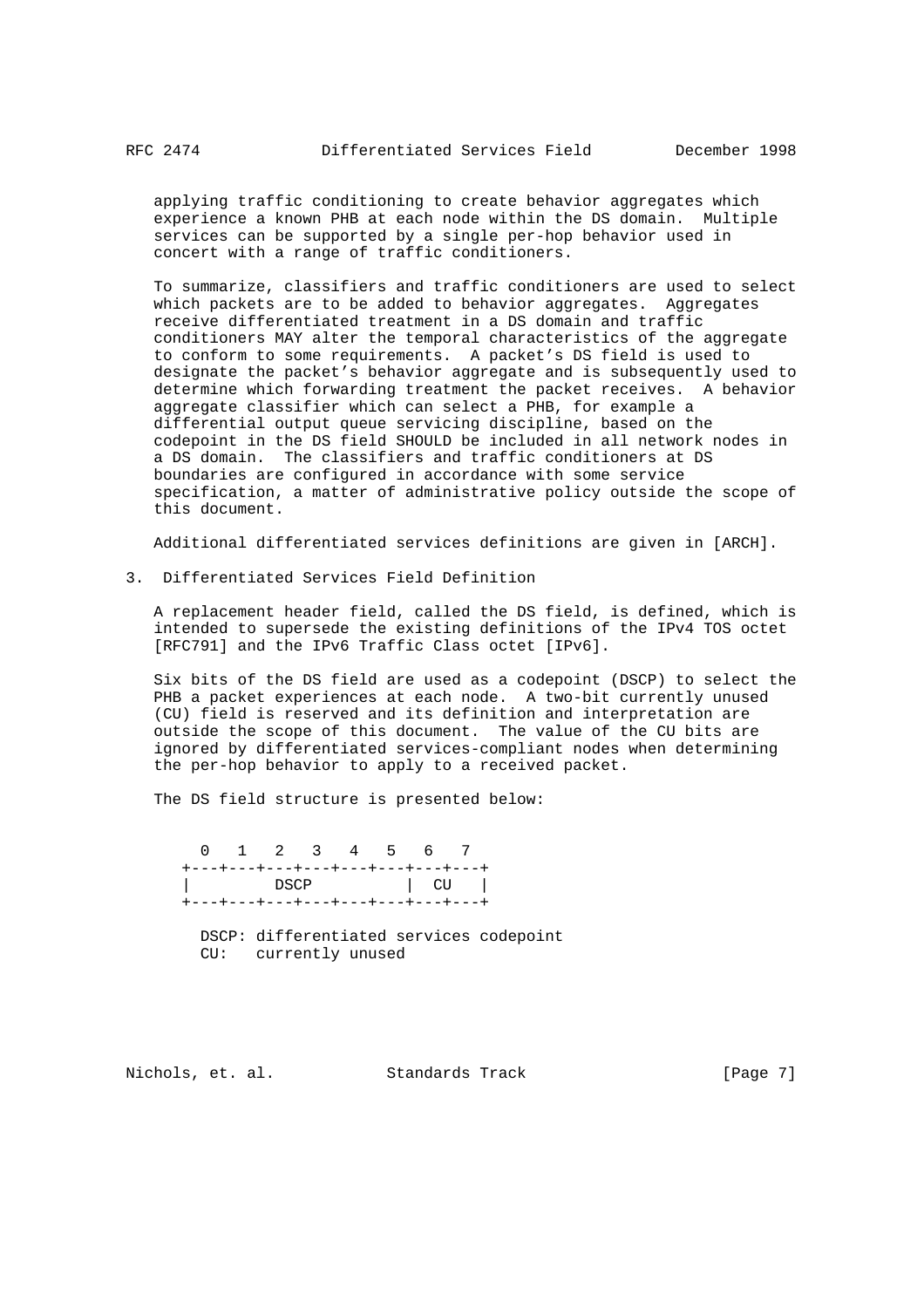In a DSCP value notation 'xxxxxx' (where 'x' may equal '0' or '1') used in this document, the left-most bit signifies bit 0 of the DS field (as shown above), and the right-most bit signifies bit 5.

 Implementors should note that the DSCP field is six bits wide. DS compliant nodes MUST select PHBs by matching against the entire 6-bit DSCP field, e.g., by treating the value of the field as a table index which is used to select a particular packet handling mechanism which has been implemented in that device. The value of the CU field MUST be ignored by PHB selection. The DSCP field is defined as an unstructured field to facilitate the definition of future per-hop behaviors.

 With some exceptions noted below, the mapping of codepoints to PHBs MUST be configurable. A DS-compliant node MUST support the logical equivalent of a configurable mapping table from codepoints to PHBs. PHB specifications MUST include a recommended default codepoint, which MUST be unique for codepoints in the standard space (see Sec. 6). Implementations should support the recommended codepoint-to-PHB mappings in their default configuration. Operators may choose to use different codepoints for a PHB, either in addition to or in place of the recommended default. Note that if operators do so choose, re marking of DS fields may be necessary at administrative boundaries even if the same PHBs are implemented on both sides of the boundary.

See [ARCH] for further discussion of re-marking.

 The exceptions to general configurability are for codepoints 'xxx000' and are noted in Secs. 4.2.2 and 4.3.

 Packets received with an unrecognized codepoint SHOULD be forwarded as if they were marked for the Default behavior (see Sec. 4), and their codepoints should not be changed. Such packets MUST NOT cause the network node to malfunction.

 The structure of the DS field shown above is incompatible with the existing definition of the IPv4 TOS octet in [RFC791]. The presumption is that DS domains protect themselves by deploying re marking boundary nodes, as should networks using the RFC 791 Precedence designations. Correct operational procedure SHOULD follow [RFC791], which states: "If the actual use of these precedence designations is of concern to a particular network, it is the responsibility of that network to control the access to, and use of, those precedence designations." Validating the value of the DS field at DS boundaries is sensible in any case since an upstream node can easily set it to any arbitrary value. DS domains that are not isolated by suitably configured boundary nodes may deliver unpredictable service.

Nichols, et. al. Standards Track [Page 8]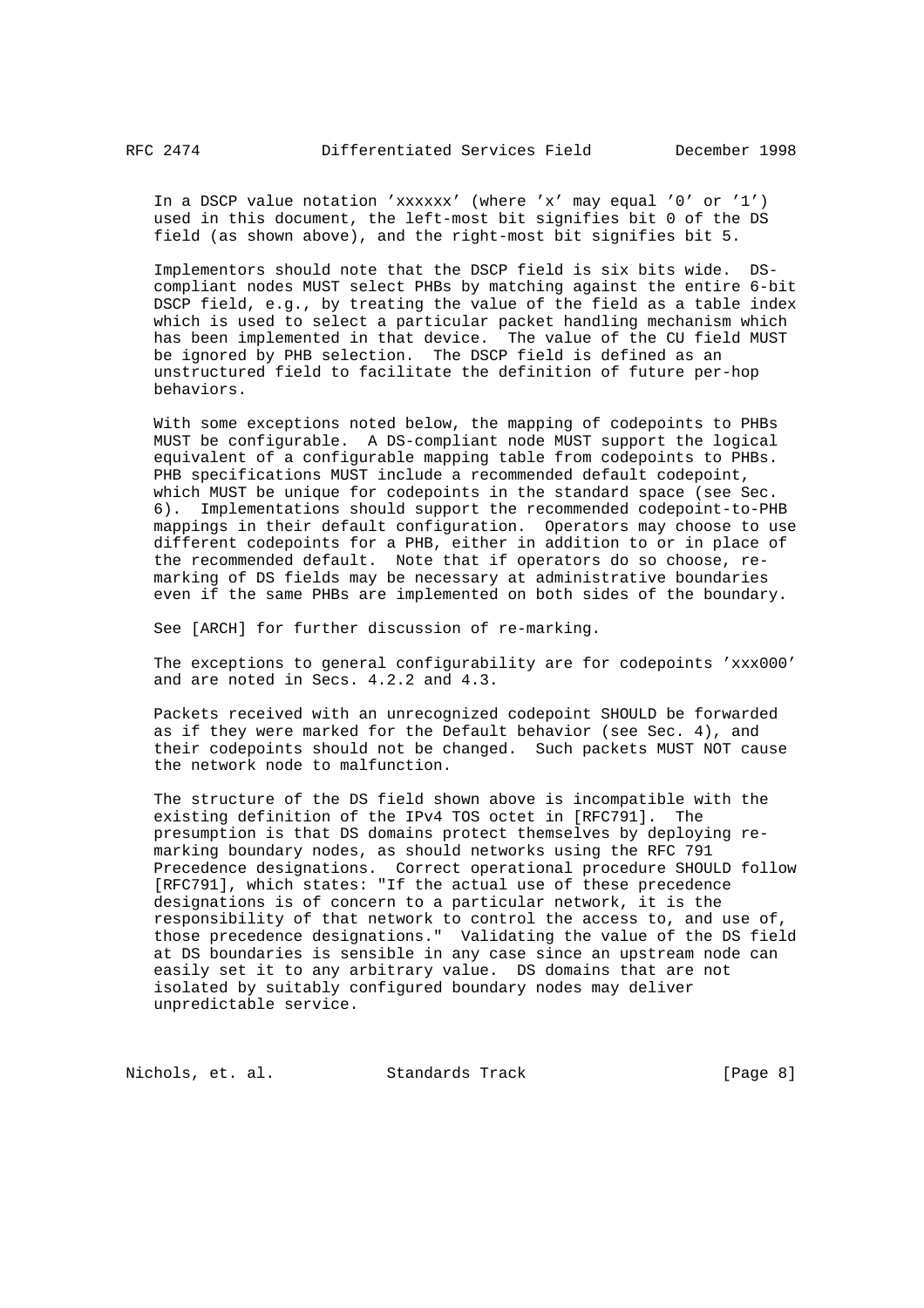Nodes MAY rewrite the DS field as needed to provide a desired local or end-to-end service. Specifications of DS field translations at DS boundaries are the subject of service level agreements between providers and users, and are outside the scope of this document. Standardized PHBs allow providers to build their services from a well-known set of packet forwarding treatments that can be expected to be present in the equipment of many vendors.

4. Historical Codepoint Definitions and PHB Requirements

 The DS field will have a limited backwards compatibility with current practice, as described in this section. Backwards compatibility is addressed in two ways. First, there are per-hop behaviors that are already in widespread use (e.g., those satisfying the IPv4 Precedence queueing requirements specified in [RFC1812]), and we wish to permit their continued use in DS-compliant nodes. In addition, there are some codepoints that correspond to historical use of the IP Precedence field and we reserve these codepoints to map to PHBs that meet the general requirements specified in Sec. 4.2.2.2, though the specific differentiated services PHBs mapped to by those codepoints MAY have additional specifications.

 No attempt is made to maintain backwards compatibility with the "DTR" or TOS bits of the IPv4 TOS octet, as defined in [RFC791].

4.1 A Default PHB

 A "default" PHB MUST be available in a DS-compliant node. This is the common, best-effort forwarding behavior available in existing routers as standardized in [RFC1812]. When no other agreements are in place, it is assumed that packets belong to this aggregate. Such packets MAY be sent into a network without adhering to any particular rules and the network will deliver as many of these packets as possible and as soon as possible, subject to other resource policy constraints. A reasonable implementation of this PHB would be a queueing discipline that sends packets of this aggregate whenever the output link is not required to satisfy another PHB. A reasonable policy for constructing services would ensure that the aggregate was not "starved". This could be enforced by a mechanism in each node that reserves some minimal resources (e.g, buffers, bandwidth) for Default behavior aggregates. This permits senders that are not differentiated services-aware to continue to use the network in the same manner as today. The impact of the introduction of differentiated services into a domain on the service expectations of its customers and peers is a complex matter involving policy decisions by the domain and is outside the scope of this document. The RECOMMENDED codepoint for the Default PHB is the bit pattern ' 000000'; the value '000000' MUST map to a PHB that meets these

Nichols, et. al. Standards Track [Page 9]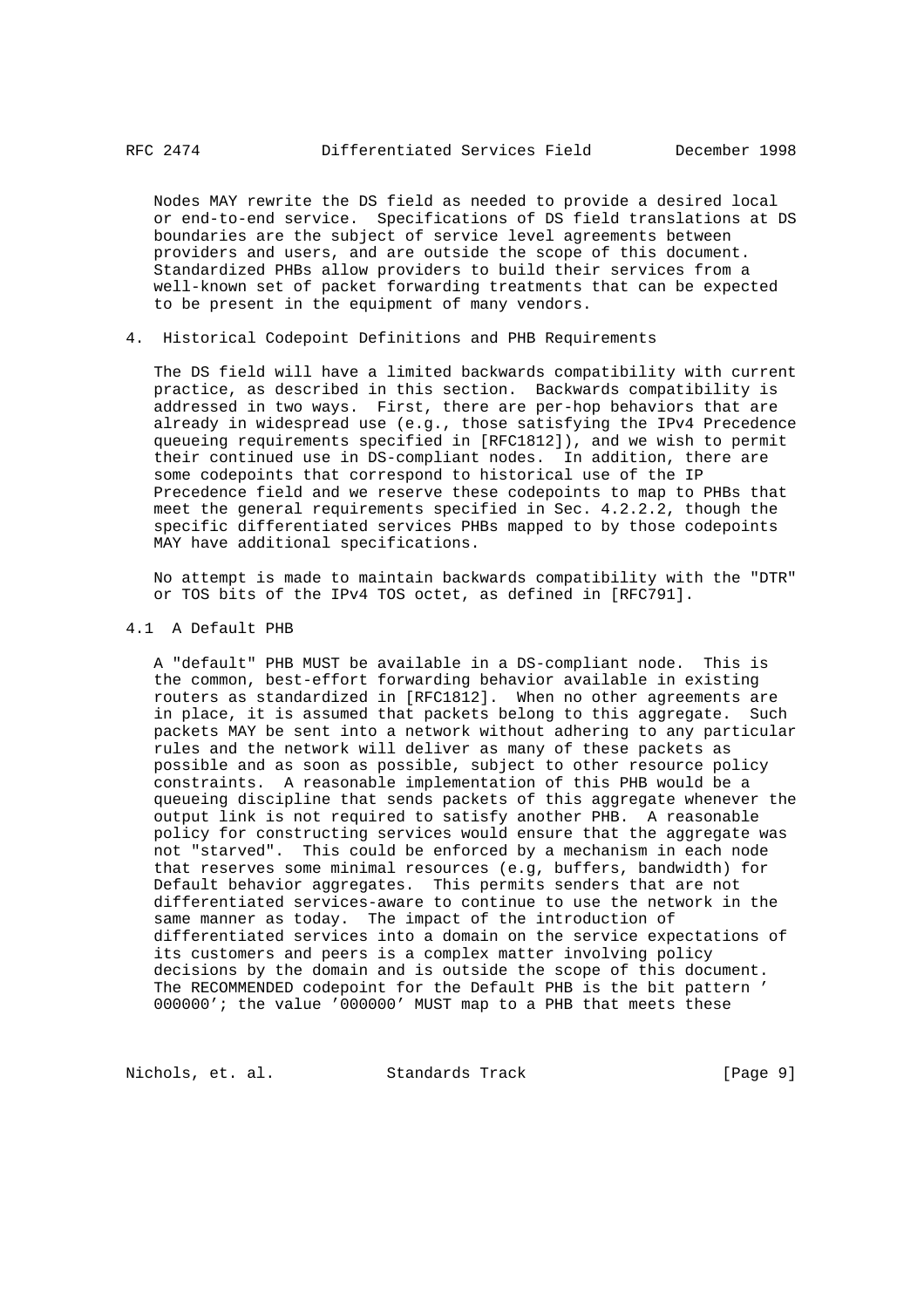specifications. The codepoint chosen for Default behavior is compatible with existing practice [RFC791]. Where a codepoint is not mapped to a standardized or local use PHB, it SHOULD be mapped to the Default PHB.

 A packet initially marked for the Default behavior MAY be re-marked with another codepoint as it passes a boundary into a DS domain so that it will be forwarded using a different PHB within that domain, possibly subject to some negotiated agreement between the peering domains.

4.2 Once and Future IP Precedence Field Use

 We wish to maintain some form of backward compatibility with present uses of the IP Precedence Field: bits 0-2 of the IPv4 TOS octet. Routers exist that use the IP Precedence field to select different per-hop forwarding treatments in a similar way to the use proposed here for the DSCP field. Thus, a simple prototype differentiated services architecture can be quickly deployed by appropriately configuring these routers. Further, IP systems today understand the location of the IP Precedence field, and thus if these bits are used in a similar manner as DS-compliant equipment is deployed, significant failures are not likely during early deployment. In other words, strict DS-compliance need not be ubiquitous even within a single service provider's network if bits 0-2 of the DSCP field are employed in a manner similar to, or subsuming, the deployed uses of the IP Precedence field.

4.2.1 IP Precedence History and Evolution in Brief

 The IP Precedence field is something of a forerunner of the DS field. IP Precedence, and the IP Precedence Field, were first defined in [RFC791]. The values that the three-bit IP Precedence Field might take were assigned to various uses, including network control traffic, routing traffic, and various levels of privilege. The least level of privilege was deemed "routine traffic". In [RFC791], the notion of Precedence was defined broadly as "An independent measure of the importance of this datagram." Not all values of the IP Precedence field were assumed to have meaning across boundaries, for instance "The Network Control precedence designation is intended to be used within a network only. The actual use and control of that designation is up to each network." [RFC791]

 Although early BBN IMPs implemented the Precedence feature, early commercial routers and UNIX IP forwarding code generally did not. As networks became more complex and customer requirements grew, commercial router vendors developed ways to implement various kinds of queueing services including priority queueing, which were

Nichols, et. al. Standards Track [Page 10]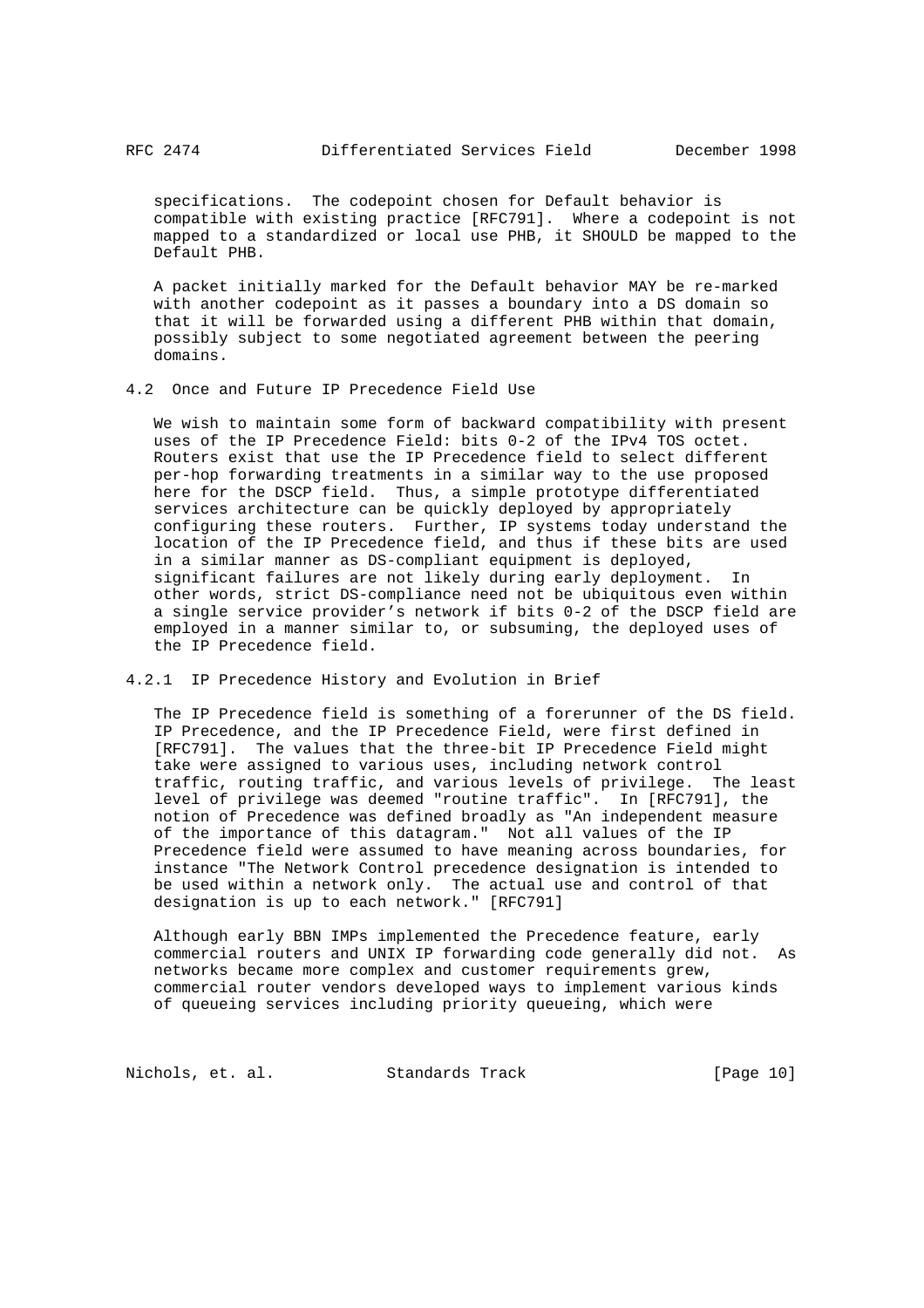generally based on policies encoded in filters in the routers, which examined IP addresses, IP protocol numbers, TCP or UDP ports, and other header fields. IP Precedence was and is among the options such filters can examine.

 In short, IP Precedence is widely deployed and widely used, if not in exactly the manner intended in [RFC791]. This was recognized in [RFC1122], which states that while the use of the IP Precedence field is valid, the specific assignment of the priorities in [RFC791] were merely historical.

4.2.2 Subsuming IP Precedence into Class Selector Codepoints

 A specification of the packet forwarding treatments selected by the IP Precedence field today would have to be quite general; probably not specific enough to build predictable services from in the differentiated services framework. To preserve partial backwards compatibility with known current uses of the IP Precedence field without sacrificing future flexibility, we have taken the approach of describing minimum requirements on a set of PHBs that are compatible with most of the deployed forwarding treatments selected by the IP Precedence field. In addition, we give a set of codepoints that MUST map to PHBs meeting these minimum requirements. The PHBs mapped to by these codepoints MAY have a more detailed list of specifications in addition to the required ones stated here. Other codepoints MAY map to these same PHBs. We refer to this set of codepoints as the Class Selector Codepoints, and the minimum requirements for PHBs that these codepoints may map to are called the Class Selector PHB Requirements.

## 4.2.2.1 The Class Selector Codepoints

 A specification of the packet forwarding treatments selected by the The DS field values of 'xxx000|xx', or DSCP = 'xxx000' and CU subfield unspecified, are reserved as a set of Class Selector Codepoints. PHBs which are mapped to by these codepoints MUST satisfy the Class Selector PHB requirements in addition to preserving the Default PHB requirement on codepoint '000000' (Sec. 4.1).

### 4.2.2.2 The Class Selector PHB Requirements

 We refer to a Class Selector Codepoint with a larger numerical value than another Class Selector Codepoint as having a higher relative order while a Class Selector Codepoint with a smaller numerical value than another Class Selector Codepoint is said to have a lower relative order. The set of PHBs mapped to by the eight Class Selector Codepoints MUST yield at least two independently forwarded classes of traffic, and PHBs selected by a Class Selector Codepoint

Nichols, et. al. Standards Track [Page 11]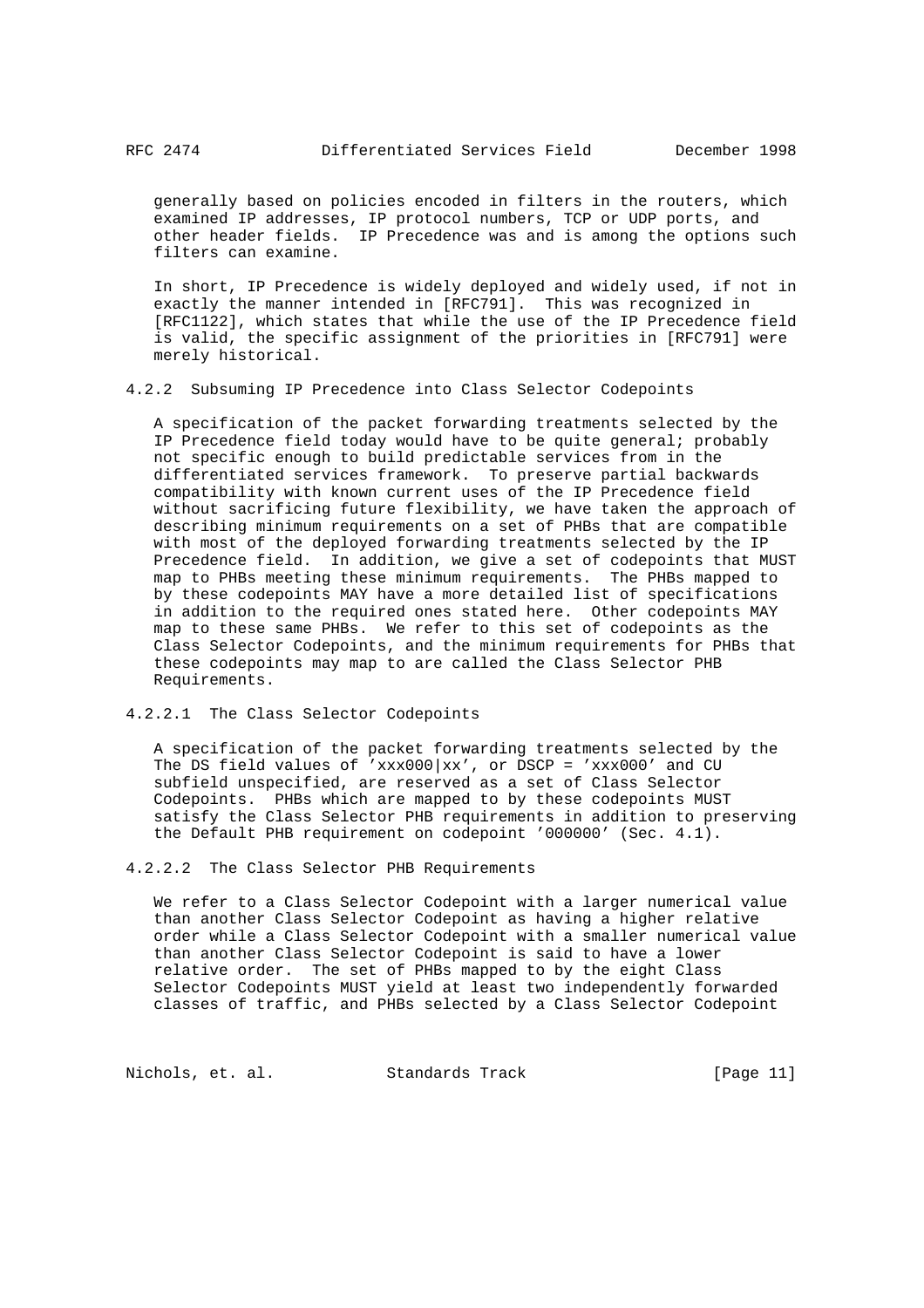SHOULD give packets a probability of timely forwarding that is not lower than that given to packets marked with a Class Selector codepoint of lower relative order, under reasonable operating conditions and traffic loads. A discarded packet is considered to be an extreme case of untimely forwarding. In addition, PHBs selected by codepoints '11x000' MUST give packets a preferential forwarding treatment by comparison to the PHB selected by codepoint '000000' to preserve the common usage of IP Precedence values '110' and '111' for routing traffic.

 Further, PHBs selected by distinct Class Selector Codepoints SHOULD be independently forwarded; that is, packets marked with different Class Selector Codepoints MAY be re-ordered. A network node MAY enforce limits on the amount of the node's resources that can be utilized by each of these PHBs.

 PHB groups whose specification satisfy these requirements are referred to as Class Selector Compliant PHBs.

 The Class Selector PHB Requirements on codepoint '000000' are compatible with those listed for the Default PHB in Sec. 4.1.

4.2.2.3 Using the Class Selector PHB Requirements for IP Precedence Compatibility

 A DS-compliant network node can be deployed with a set of one or more Class Selector Compliant PHB groups. This document states that the set of codepoints 'xxx000' MUST map to such a set of PHBs. As it is also possible to map multiple codepoints to the same PHB, the vendor or the network administrator MAY configure the network node to map codepoints to PHBs irrespective of bits 3-5 of the DSCP field to yield a network that is compatible with historical IP Precedence use. Thus, for example, codepoint '011010' would map to the same PHB as codepoint '011000'.

4.2.2.4 Example Mechanisms for Implementing Class Selector Compliant PHB Groups

 Class Selector Compliant PHBs can be realized by a variety of mechanisms, including strict priority queueing, weighted fair queueing (WFQ), WRR, or variants [RPS, HPFQA, DRR], or Class-Based Queuing [CBQ]. The distinction between PHBs and mechanisms is described in more detail in Sec. 5.

 It is important to note that these mechanisms might be available through other PHBs (standardized or not) that are available in a particular vendor's equipment. For example, future documents may standardize a Strict Priority Queueing PHB group for a set of

Nichols, et. al. Standards Track [Page 12]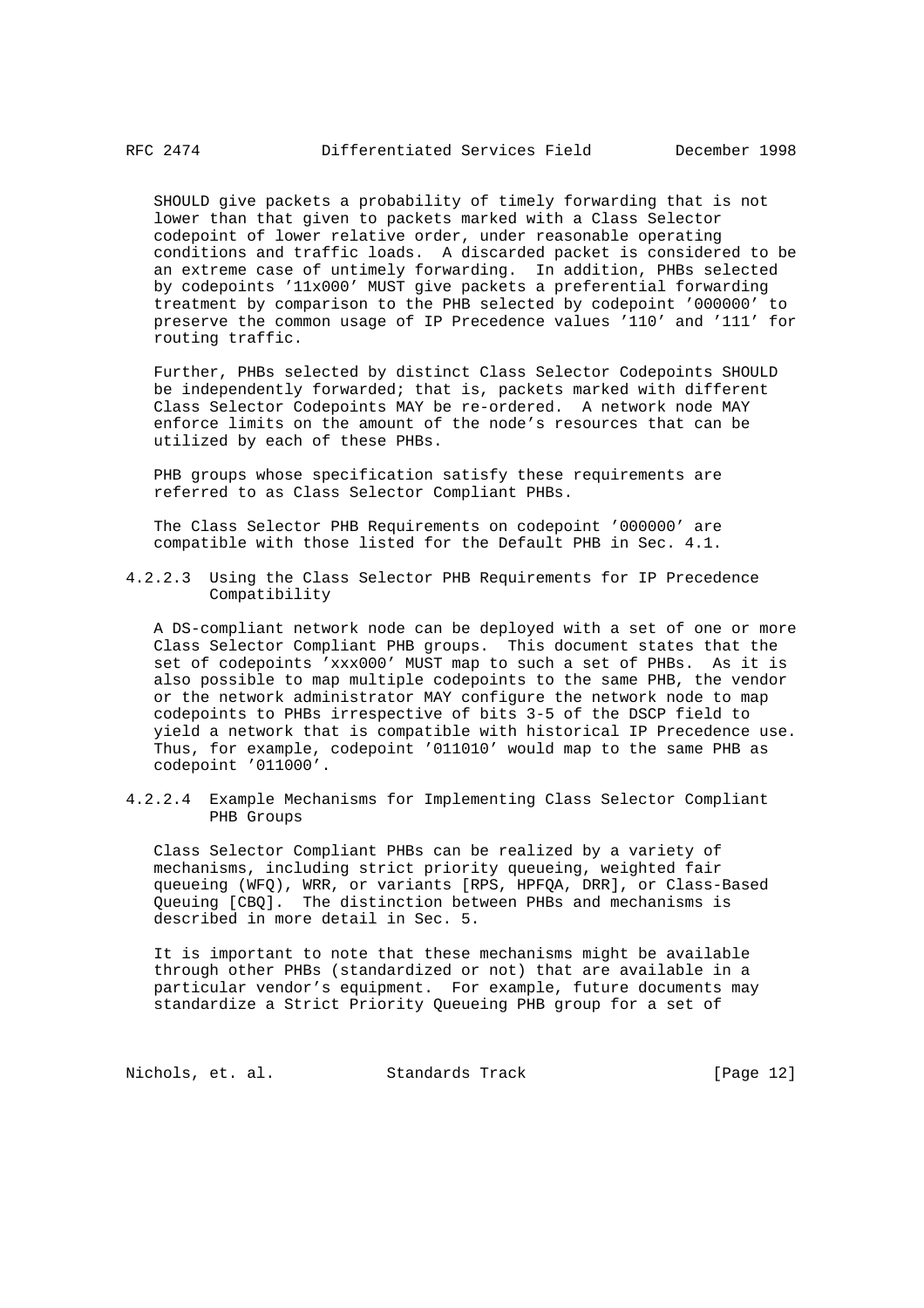recommended codepoints. A network administrator might configure those routers to select the Strict Priority Queueing PHBs with codepoints 'xxx000' in conformance with the requirements of this document.

 As a further example, another vendor might employ a CBQ mechanism in its routers. The CBQ mechanism could be used to implement the Strict Priority Queueing PHBs as well as a set of Class Selector Compliant PHBs with a wider range of features than would be available in a set of PHBs that did no more than meet the minimum Class Selector PHB requirements.

#### 4.3 Summary

 This document defines codepoints 'xxx000' as the Class Selector codepoints, where PHBs selected by these codepoints MUST meet the Class Selector PHB Requirements described in Sec. 4.2.2.2. This is done to preserve a useful level of backward compatibility with current uses of the IP Precedence field in the Internet without unduly limiting future flexibility. In addition, codepoint '000000' is used as the Default PHB value for the Internet and, as such, is not configurable. The remaining seven non-zero Class Selector codepoints are configurable only to the extent that they map to PHBs that meet the requirements in Sec. 4.2.2.2.

## 5. Per-Hop Behavior Standardization Guidelines

 The behavioral characteristics of a PHB are to be standardized, and not the particular algorithms or the mechanisms used to implement them. A node may have a (possibly large) set of parameters that can be used to control how packets are scheduled onto an output interface (e.g., N separate queues with settable priorities, queue lengths, round-robin weights, drop algorithm, drop preference weights and thresholds, etc). To illustrate the distinction between a PHB and a mechanism, we point out that Class Selector Compliant PHBs might be implemented by several mechanisms, including: strict priority queueing, WFQ, WRR, or variants [HPFQA, RPS, DRR], or CBQ [CBQ], in isolation or in combination.

 PHBs may be specified individually, or as a group (a single PHB is a special case of a PHB group). A PHB group usually consists of a set of two or more PHBs that can only be meaningfully specified and implemented simultaneously, due to a common constraint applying to each PHB within the group, such as a queue servicing or queue management policy. A PHB group specification SHOULD describe conditions under which a packet might be re-marked to select another PHB within the group. It is RECOMMENDED that PHB implementations do not introduce any packet re-ordering within a microflow. PHB group

Nichols, et. al. Standards Track [Page 13]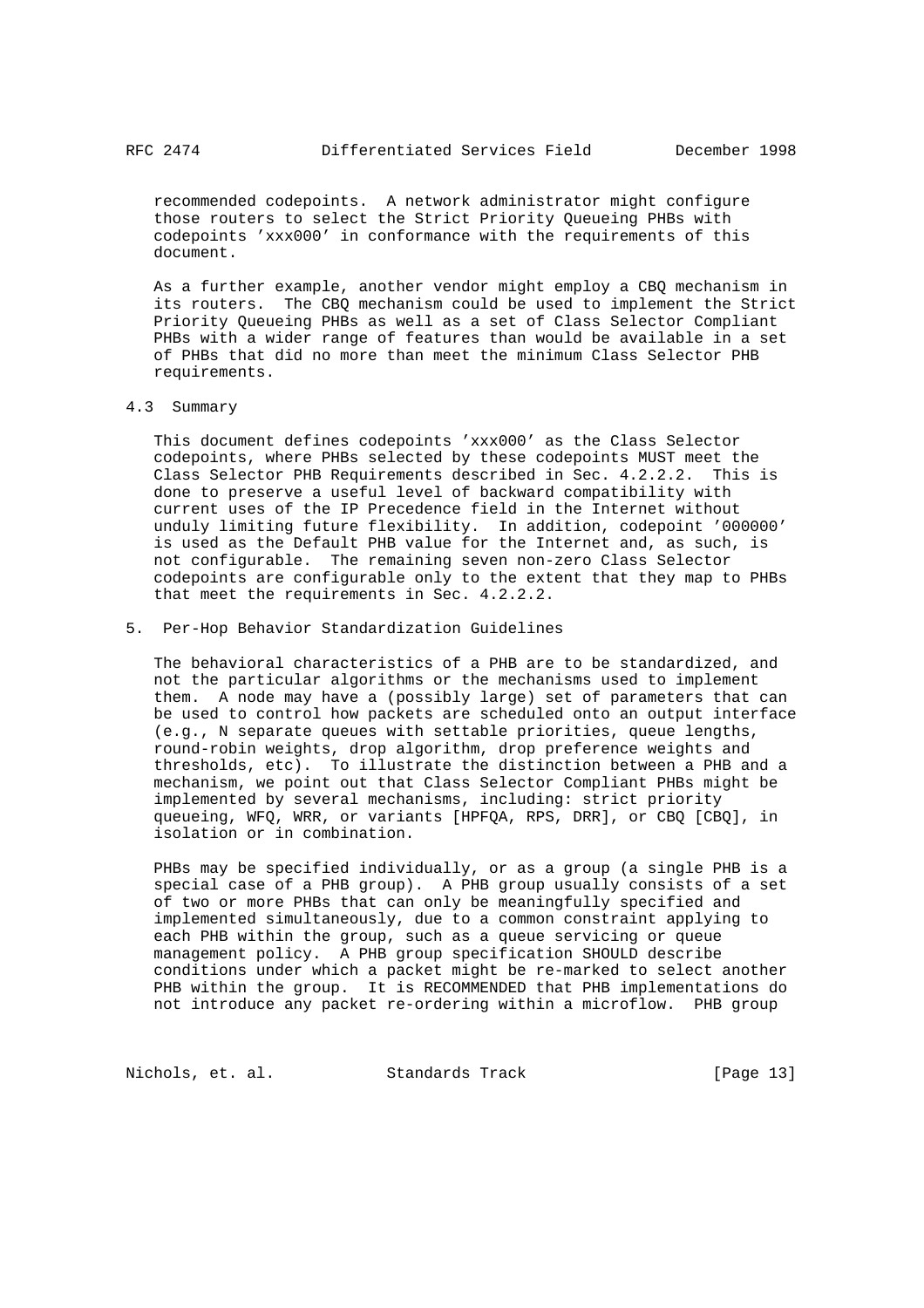specifications MUST identify any possible packet re-ordering implications which may occur for each individual PHB, and which may occur if different packets within a microflow are marked for different PHBs within the group.

 Only those per-hop behaviors that are not described by an existing PHB standard, and have been implemented, deployed, and shown to be useful, SHOULD be standardized. Since current experience with differentiated services is quite limited, it is premature to hypothesize the exact specification of these per-hop behaviors.

 Each standardized PHB MUST have an associated RECOMMENDED codepoint, allocated out of a space of 32 codepoints (see Sec. 6). This specification has left room in the codepoint space to allow for evolution, thus the defined space ('xxx000') is intentionally sparse.

 Network equipment vendors are free to offer whatever parameters and capabilities are deemed useful or marketable. When a particular, standardized PHB is implemented in a node, a vendor MAY use any algorithm that satisfies the definition of the PHB according to the standard. The node's capabilities and its particular configuration determine the different ways that packets can be treated.

 Service providers are not required to use the same node mechanisms or configurations to enable service differentiation within their networks, and are free to configure the node parameters in whatever way that is appropriate for their service offerings and traffic engineering objectives. Over time certain common per-hop behaviors are likely to evolve (i.e., ones that are particularly useful for implementing end-to-end services) and these MAY be associated with particular EXP/LU PHB codepoints in the DS field, allowing use across domain boundaries (see Sec. 6). These PHBs are candidates for future standardization.

 It is RECOMMENDED that standardized PHBs be specified in accordance with the guidelines set out in [ARCH].

6. IANA Considerations

 The DSCP field within the DS field is capable of conveying 64 distinct codepoints. The codepoint space is divided into three pools for the purpose of codepoint assignment and management: a pool of 32 RECOMMENDED codepoints (Pool 1) to be assigned by Standards Action as defined in [CONS], a pool of 16 codepoints (Pool 2) to be reserved for experimental or Local Use (EXP/LU) as defined in [CONS], and a pool of 16 codepoints (Pool 3) which are initially available for experimental or local use, but which should be preferentially

Nichols, et. al. Standards Track [Page 14]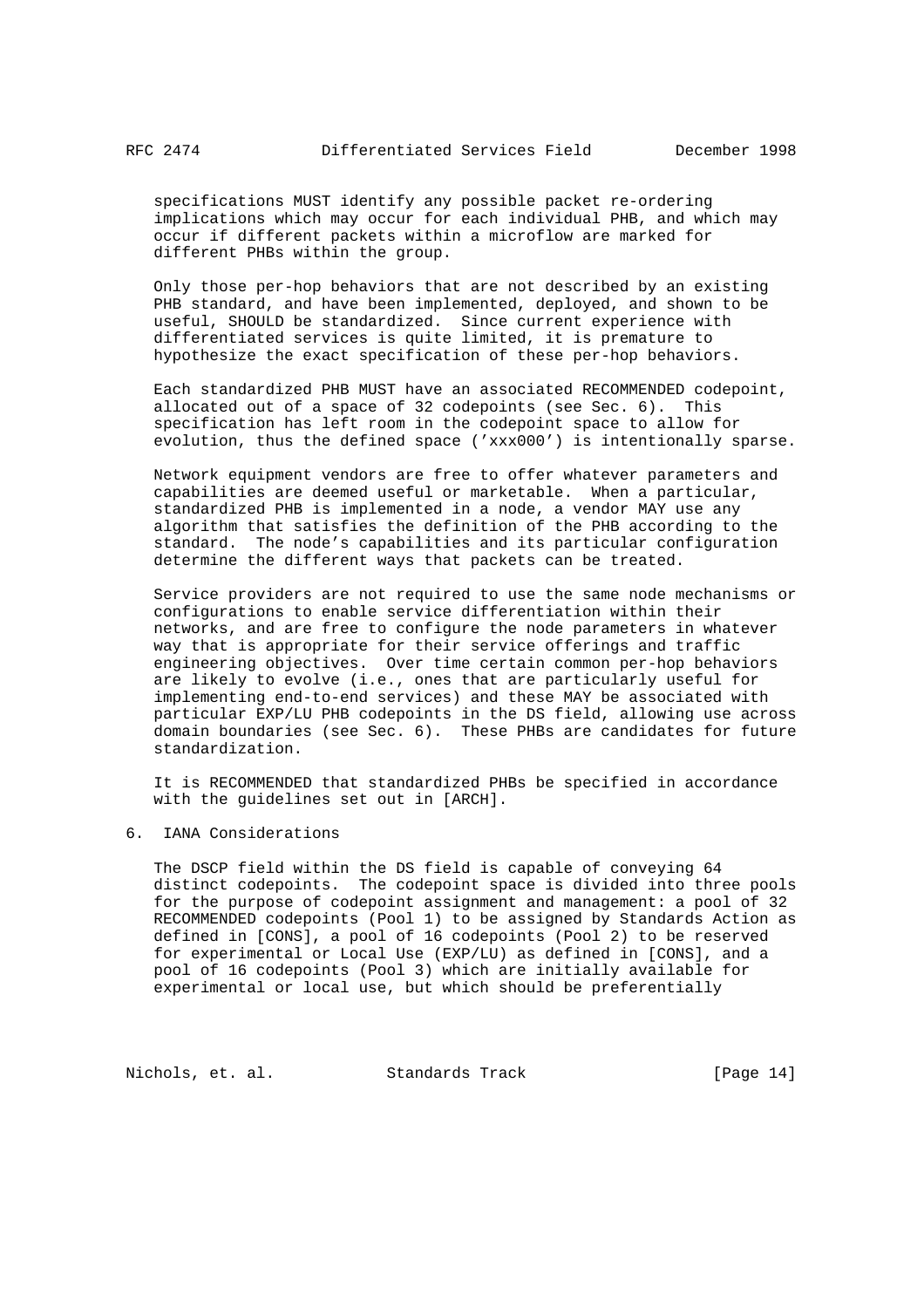utilized for standardized assignments if Pool 1 is ever exhausted. The pools are defined in the following table (where 'x' refers to either '0' or '1'):

| Pool | Codepoint space | Assignment Policy |
|------|-----------------|-------------------|
|      |                 |                   |
|      | xxxxx0          | Standards Action  |
|      | xxxx11          | EXP/LU            |
|      | xxxx01          | $EXP/LU$ $(*)$    |
|      |                 |                   |

 (\*) may be utilized for future Standards Action allocations as necessary

 This document assigns eight RECOMMENDED codepoints ('xxx000') which are drawn from Pool 1 above. These codepoints MUST be mapped, not to specific PHBs, but to PHBs that meet "at least" the requirements set forth in Sec. 4.2.2.2 to provide a minimal level of backwards compatibility with IP Precedence as defined in [RFC791] and as deployed in some current equipment.

7. Security Considerations

 This section considers security issues raised by the introduction of differentiated services, primarily the potential for denial-of service attacks, and the related potential for theft of service by unauthorized traffic (Section 7.1). Section 7.2 addresses the operation of differentiated services in the presence of IPsec including its interaction with IPsec tunnel mode and other tunnelling protocols. See [ARCH] for more extensive treatment of the security concerns raised by the overall differentiated services architecture.

### 7.1 Theft and Denial of Service

 The primary goal of differentiated services is to allow different levels of service to be provided for traffic streams on a common network infrastructure. A variety of techniques may be used to achieve this, but the end result will be that some packets receive different (e.g., better) service than others. The mapping of network traffic to the specific behaviors that result in different (e.g., better or worse) service is indicated primarily by the DS codepoint, and hence an adversary may be able to obtain better service by modifying the codepoint to values indicating behaviors used for enhanced services or by injecting packets with such codepoint values. Taken to its limits, such theft-of-service becomes a denial-of service attack when the modified or injected traffic depletes the resources available to forward it and other traffic streams.

Nichols, et. al. Standards Track [Page 15]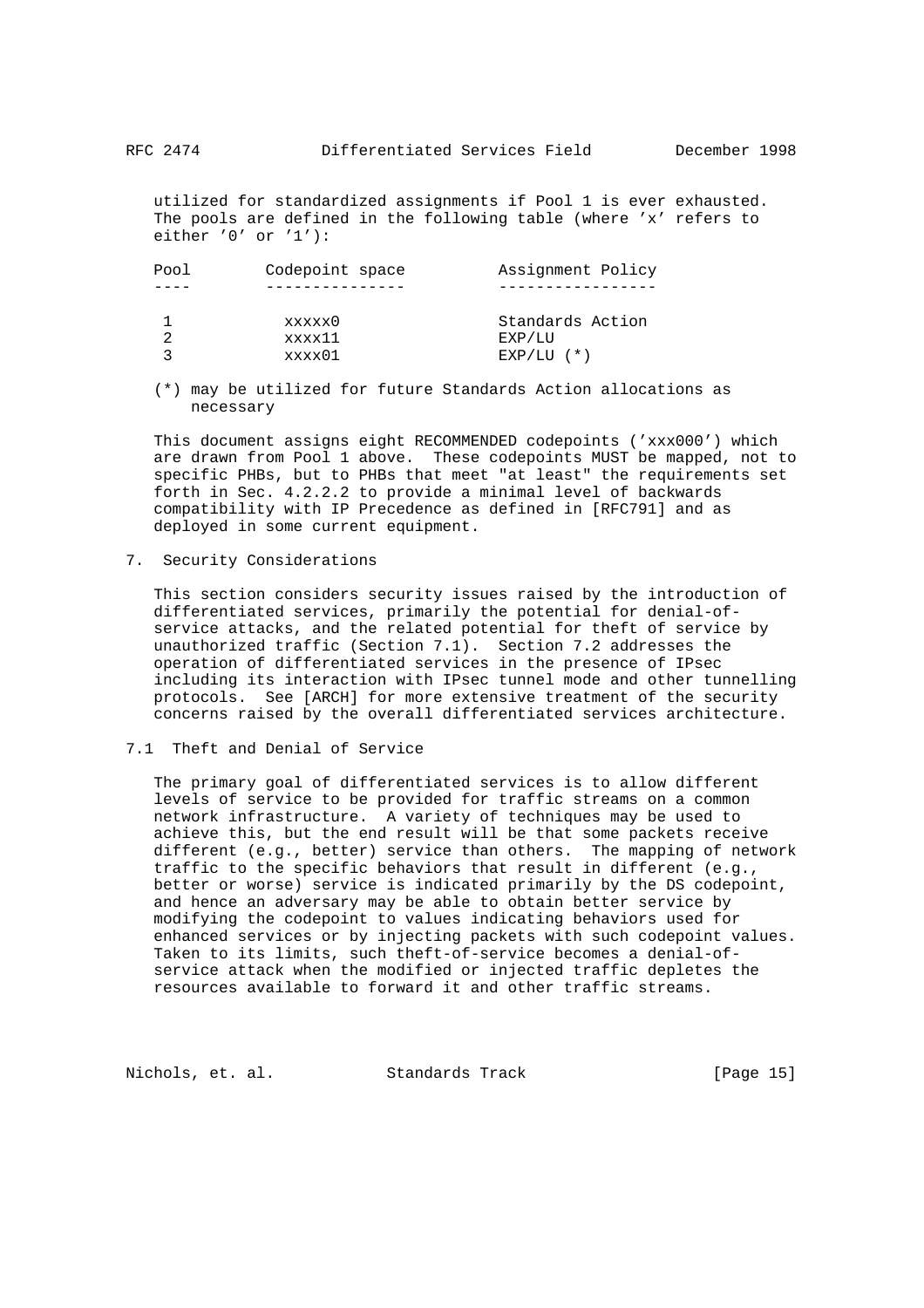The defense against this class of theft- and denial-of-service attacks consists of the combination of traffic conditioning at DS domain boundaries with security and integrity of the network infrastructure within a DS domain. DS domain boundary nodes MUST ensure that all traffic entering the domain is marked with codepoint values appropriate to the traffic and the domain, remarking the traffic with new codepoint values if necessary. These DS boundary nodes are the primary line of defense against theft- and denial-of service attacks based on modified codepoints, as success of any such attack indicates that the codepoints used by the attacking traffic were inappropriate. An important instance of a boundary node is that any traffic-originating node within a DS domain is the initial boundary node for that traffic. Interior nodes in a DS domain rely on DS codepoints to associate traffic with the forwarding PHBs, and are NOT REQUIRED to check codepoint values before using them. As a result, the interior nodes depend on the correct operation of the DS domain boundary nodes to prevent the arrival of traffic with inappropriate codepoints or in excess of provisioned levels that would disrupt operation of the domain.

#### 7.2 IPsec and Tunnelling Interactions

 The IPsec protocol, as defined in [ESP, AH], does not include the IP header's DS field in any of its cryptographic calculations (in the case of tunnel mode, it is the outer IP header's DS field that is not included). Hence modification of the DS field by a network node has no effect on IPsec's end-to-end security, because it cannot cause any IPsec integrity check to fail. As a consequence, IPsec does not provide any defense against an adversary's modification of the DS field (i.e., a man-in-the-middle attack), as the adversary's modification will also have no effect on IPsec's end-to-end security.

 IPsec's tunnel mode provides security for the encapsulated IP header's DS field. A tunnel mode IPsec packet contains two IP headers: an outer header supplied by the tunnel ingress node and an encapsulated inner header supplied by the original source of the packet. When an IPsec tunnel is hosted (in whole or in part) on a differentiated services network, the intermediate network nodes operate on the DS field in the outer header. At the tunnel egress node, IPsec processing includes removing the outer header and forwarding the packet (if required) using the inner header. The IPsec protocol REQUIRES that the inner header's DS field not be changed by this decapsulation processing to ensure that modifications to the DS field cannot be used to launch theft- or denial-of-service attacks across an IPsec tunnel endpoint. This document makes no change to that requirement. If the inner IP header has not been processed by a DS boundary node for the tunnel egress node's DS

Nichols, et. al. Standards Track [Page 16]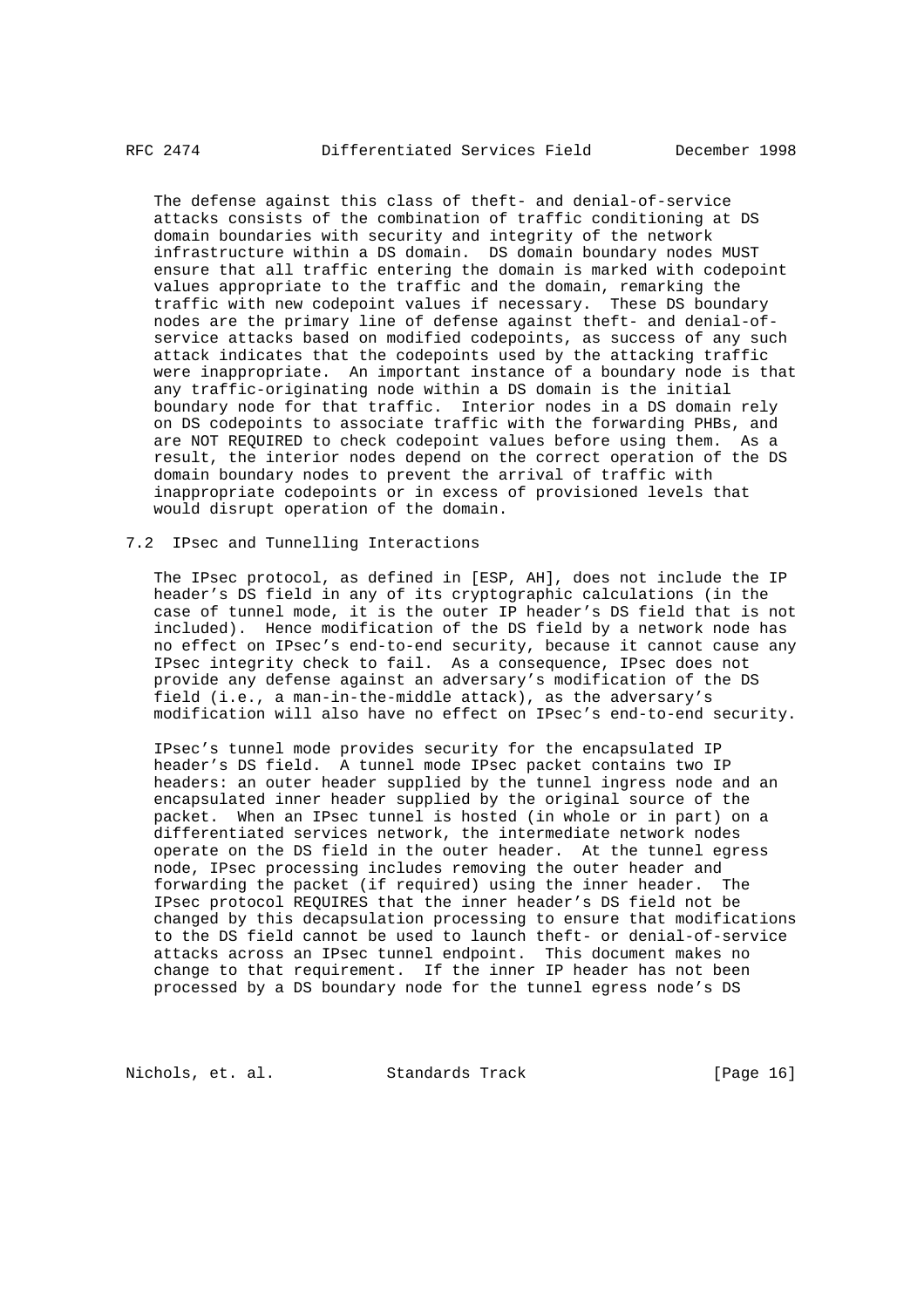domain, the tunnel egress node is the boundary node for traffic exiting the tunnel, and hence MUST ensure that the resulting traffic has appropriate DS codepoints.

 When IPsec tunnel egress decapsulation processing includes a sufficiently strong cryptographic integrity check of the encapsulated packet (where sufficiency is determined by local security policy), the tunnel egress node can safely assume that the DS field in the inner header has the same value as it had at the tunnel ingress node. An important consequence is that otherwise insecure links within a DS domain can be secured by a sufficiently strong IPsec tunnel. This analysis and its implications apply to any tunnelling protocol that performs integrity checks, but the level of assurance of the inner header's DS field depends on the strength of the integrity check performed by the tunnelling protocol. In the absence of sufficient assurance for a tunnel that may transit nodes outside the current DS domain (or is otherwise vulnerable), the encapsulated packet MUST be treated as if it had arrived at a boundary from outside the DS domain.

8. Acknowledgements

 The authors would like to acknowledge the Differentiated Services Working Group for discussions which helped shape this document.

- 9. References
	- [AH] Kent, S. and R. Atkinson, "IP Authentication Header", RFC 2402, November 1998.
	- [ARCH] Blake, S., Black, D., Carlson, M., Davies, E., Wang, Z. and W. Weiss, "An Architecture for Differentiated Services", RFC 2475, December 1998.
	- [CBQ] S. Floyd and V. Jacobson, "Link-sharing and Resource Management Models for Packet Networks", IEEE/ACM Transactions on Networking, Vol. 3 no. 4, pp. 365-386, August 1995.
	- [CONS] Narten, T. and H. Alvestrand, "Guidelines for Writing an IANA Considerations Section in RFCs", RFC 2434, October 1998.
	- [DRR] M. Shreedhar and G. Varghese, Efficient Fair Queueing using Deficit Round Robin", Proc. ACM SIGCOMM 95, 1995.

Nichols, et. al. Standards Track [Page 17]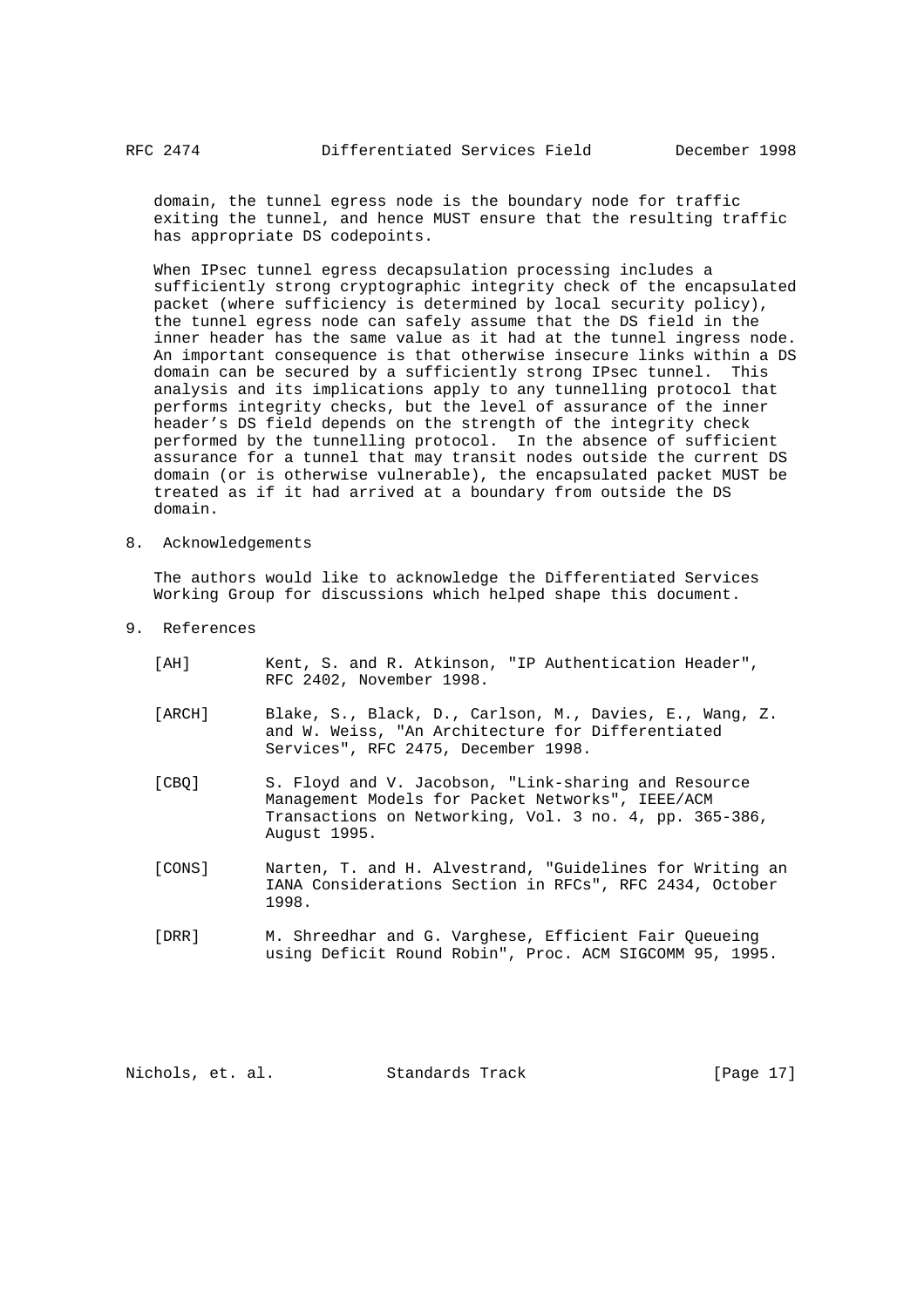# RFC 2474 Differentiated Services Field December 1998

- [ESP] Kent, S. and R. Atkinson, "IP Encapsulating Security Payload (ESP)", RFC 2406, November 1998.
- [HPFQA] J. Bennett and Hui Zhang, "Hierarchical Packet Fair Queueing Algorithms", Proc. ACM SIGCOMM 96, August 1996.
- [IPv6] Deering, S. and R. Hinden, "Internet Protocol, Version 6 (IPv6) Specification", RFC 2460, December 1998.
- [RFC791] Postel, J., Editor, "Internet Protocol", STD 5, RFC 791, September 1981.
- [RFC1122] Braden, R., "Requirements for Internet hosts communication layers", STD 3, RFC 1122, October 1989.
- [RFC1812] Baker, F., Editor, "Requirements for IP Version 4 Routers", RFC 1812, June 1995.
- [RFC2119] Bradner, S., "Key words for use in RFCs to Indicate Requirement Levels", BCP 14, RFC 2119, March 1997.
- [RPS] D. Stiliadis and A. Varma, "Rate-Proportional Servers: A Design Methodology for Fair Queueing Algorithms", IEEE/ ACM Trans. on Networking, April 1998.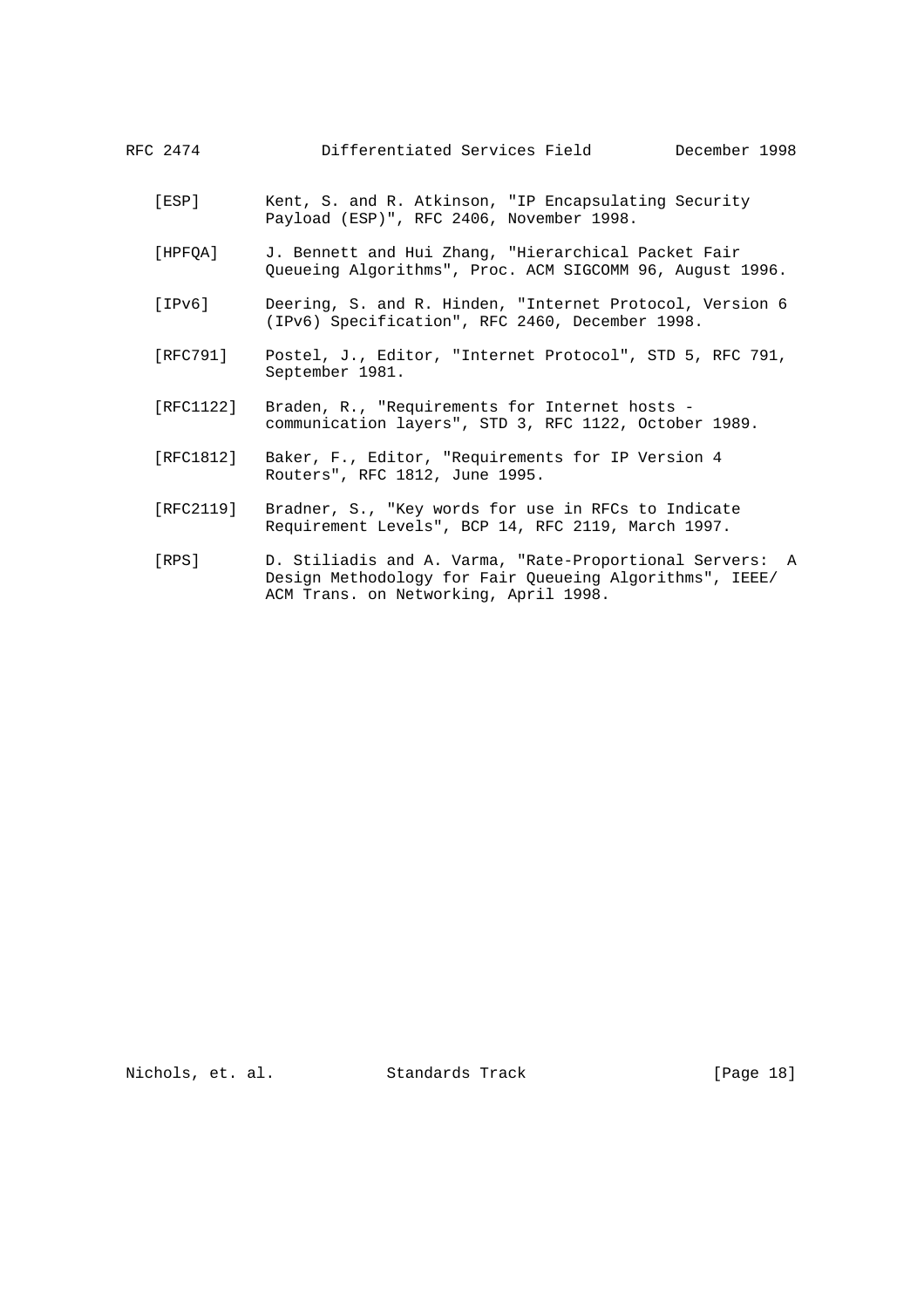Authors' Addresses

 Kathleen Nichols Cisco Systems 170 West Tasman Drive San Jose, CA 95134-1706

 Phone: +1-408-525-4857 EMail: kmn@cisco.com

 Steven Blake Torrent Networking Technologies 3000 Aerial Center, Suite 140 Morrisville, NC 27560

 Phone: +1-919-468-8466 x232 EMail: slblake@torrentnet.com

 Fred Baker Cisco Systems 519 Lado Drive Santa Barbara, CA 93111

 Phone: +1-408-526-4257 EMail: fred@cisco.com

 David L. Black EMC Corporation 35 Parkwood Drive Hopkinton, MA 01748

 Phone: +1-508-435-1000 x76140 EMail: black\_david@emc.com

Nichols, et. al. Standards Track [Page 19]